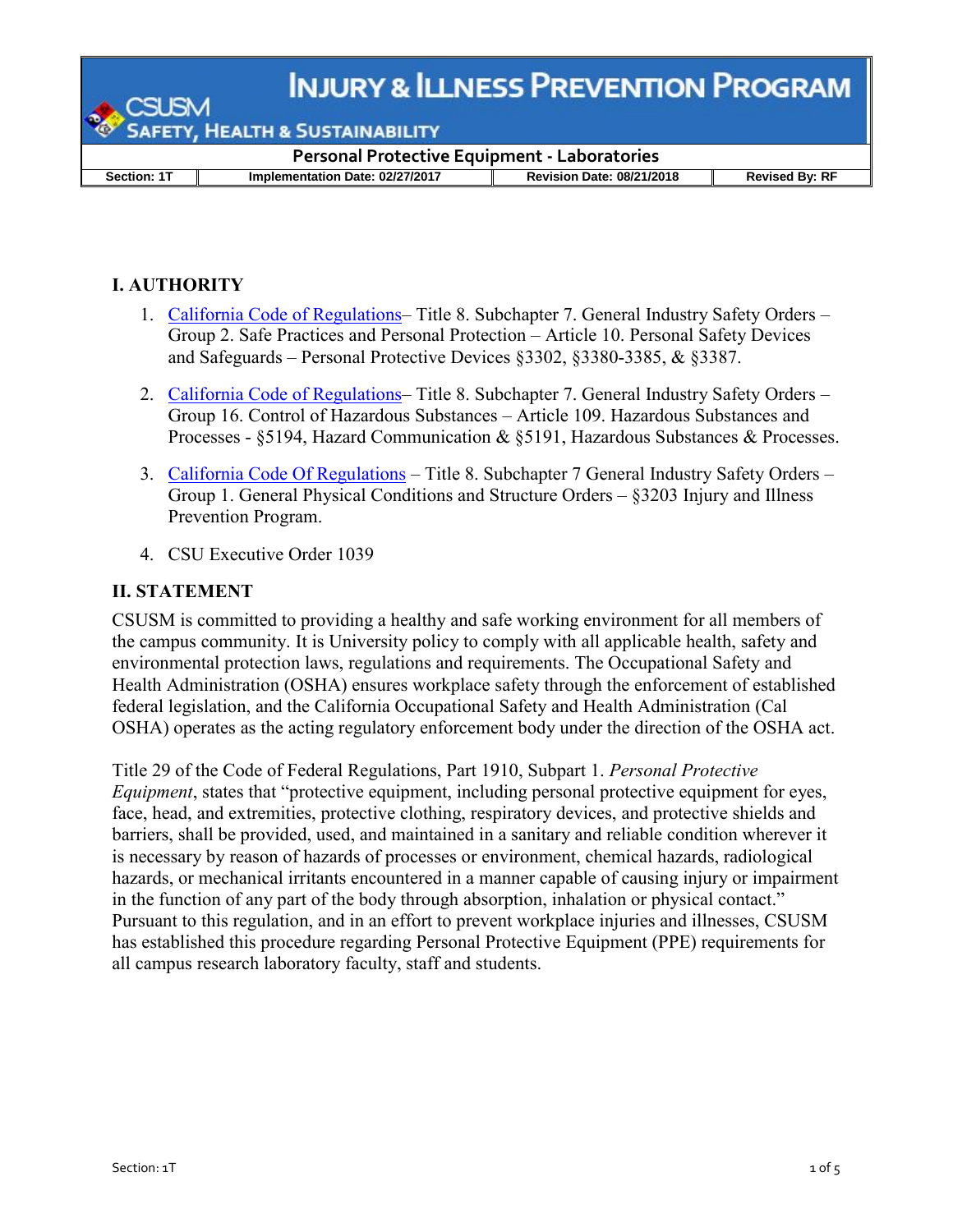#### **III. RESPONSIBILITIES**

Preventing workplace injuries and illnesses is the responsibility of every member of the campus community. Specific responsibilities are assigned to higher level members of the research and teaching community in order to implement and ensure compliance with this procedure by their staff or direct reports.

**The President** has overall responsibility and authority for compliance with health and safety requirements at all facilities and programs under campus control.

**The Dean of Graduate Studies and Research (Institutional Official) & the Dean of the College of Science and Math** are responsible for the implementation and enforcement of this procedure in all applicable research and instructional laboratories within each Dean's college. The Deans are also responsible for ensuring that a link to this procedure is electronically delivered to impacted faculty each semester.

**The CSUSM Chemical Hygiene and Biological Safety Committee** is responsible for promoting a safe working environment in all research and instructional laboratories on campus. The purpose of the Chemical Hygiene and Biosafety Committee is to oversee the implementation of a Chemical Hygiene Plan which shall stipulate all work practices, policies and procedures intended to minimize hazardous chemical, biological and physical exposure to laboratory workers primarily and students per EO 1039.

**Department Chairpersons** are responsible for communicating, promoting and have the authority to provide direction regarding the procedure in their respective research and instructional areas. The Department Chairperson has the authority to refer unsafe practices and personnel non-compliance to the Dean.

**Principal Investigators, Faculty and laboratory management staff** are responsible for complying with this procedure. The Department Chairperson will oversee such compliance. They will also ensure that their staff and students receive appropriate training and comply with this procedure, as it relates to their research and instructional activities.

**All staff members working in laboratory areas** are responsible for following laboratory safety requirements and for wearing PPE as outlined in this procedure and in laboratory-specific safety training.

**The Office of Safety, Health & Sustainability (SH&S)** is responsible for inspection of laboratories, providing guidance on the implementation, and has the authority to enforce this procedure. The related process for consultation and audits by SH&S is set forth in the Chemical Hygiene Plan. In cases where laboratory activities pose an immediate danger to life or health, designated SH&S staff have the responsibility and authority to order the temporary cessation of the activity until the hazardous condition is abated.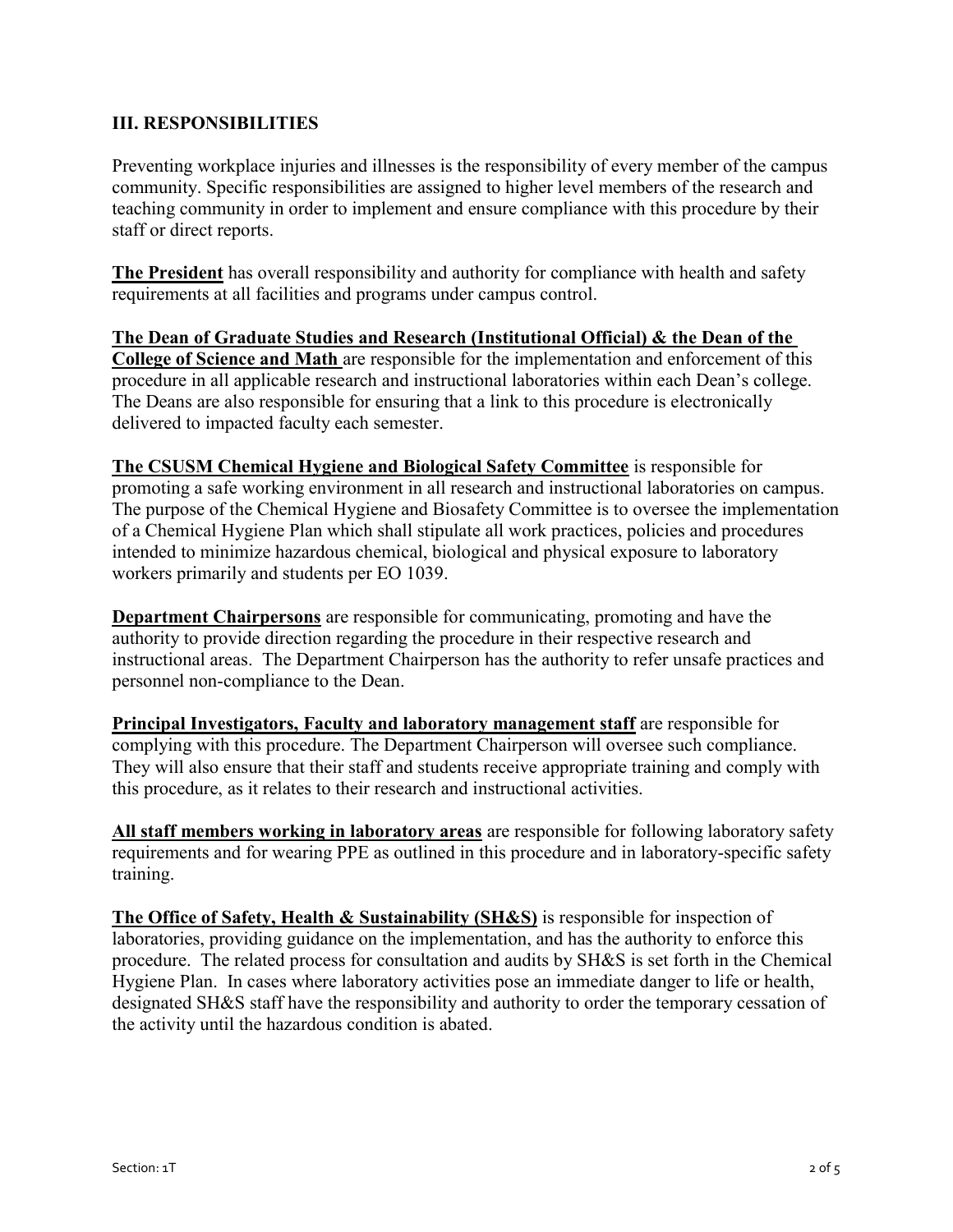# **IV. SAFETY REQUIREMENTS**

The following requirements pertain to all research and instructional laboratory environments utilizing hazardous chemical, biological or unsealed radiological materials (see section V., below). The requirements do not apply to those research and instructional laboratories that involve solely mechanical, computer, laser, other non-ionizing radiation, or electrical operations; these hazards will be addressed under separate procedures, as appropriate. In addition, these requirements will not apply to laboratories which have been designated as non-hazardous materials use areas. In order to qualify as a non-hazardous materials use area, a laboratory must obtain approval and appropriate labeling from SH&S. SH&S, in cooperation with regulation mandated safety committees, has the final authority for determining whether any specific material is classified as hazardous. Deviations from these requirements, including the defining of specific hazardous materials use areas within rooms, may be permitted under certain conditions and will require express, written approval from SH&S.

**A. Body Protection:** Full length pants, full length skirts, or equivalent, and close-toed shoes must be worn at all times by all individuals that are occupying the laboratory area, except for those in areas designated by SH&S as clean areas. The area of skin between the shoe and ankle should not be exposed. This will be determined by the Principal Investigator/Faculty member/Instructor.

**B. Hand Protection:** Protective gloves must be worn while utilizing any hazardous chemical, biological or unsealed radiological material. These gloves must be appropriate for the material being used. The Safety Data Sheet (SDS) for the material should be referenced when determining the effectiveness of the type of glove to be used. Additionally, the [SH&S website](http://www.ehs.ucla.edu/) offers guidance on glove selection based on material handling as well as links to other resources. This requirement does not apply when working with non-hazardous materials and an open flame or other heat source that might cause injury by melting plastic gloves.

**C. Body Protection:** Laboratory coats, or equivalent, are required to be worn while working on, or adjacent to, all bench top procedures utilizing hazardous chemical, biological or unsealed radiological materials. Laboratory coats must be appropriately sized for the individual and be buttoned to their full length. Laboratory coat sleeves must be of a sufficient length to prevent skin exposure while wearing gloves. Flame resistant laboratory coats must be worn when working with pyrophoric materials or flammable liquids near ignition sources. Flame resistant laboratory coats must be worn when working with flammable liquids in amounts that pose a greater than de minimus risk as determined by a risk assessment. It is recommended that cotton (or other non-synthetic material) clothing be worn during these procedures to minimize injury in the case of a fire emergency.

**D. General Hygiene Protection:** Laboratory coats may not be worn outside of a laboratory unless the individual is traveling directly to an adjacent laboratory work area, transporting hazardous materials, or attending an organized event that require laboratory coats be worn, such as Super STEM Saturday. Protective gloves must not be worn in any public area outside of the laboratory (i.e., hallways, elevators, offices), unless the individual is traveling directly to an adjacent laboratory work area or transporting hazardous materials. Gloves must also be removed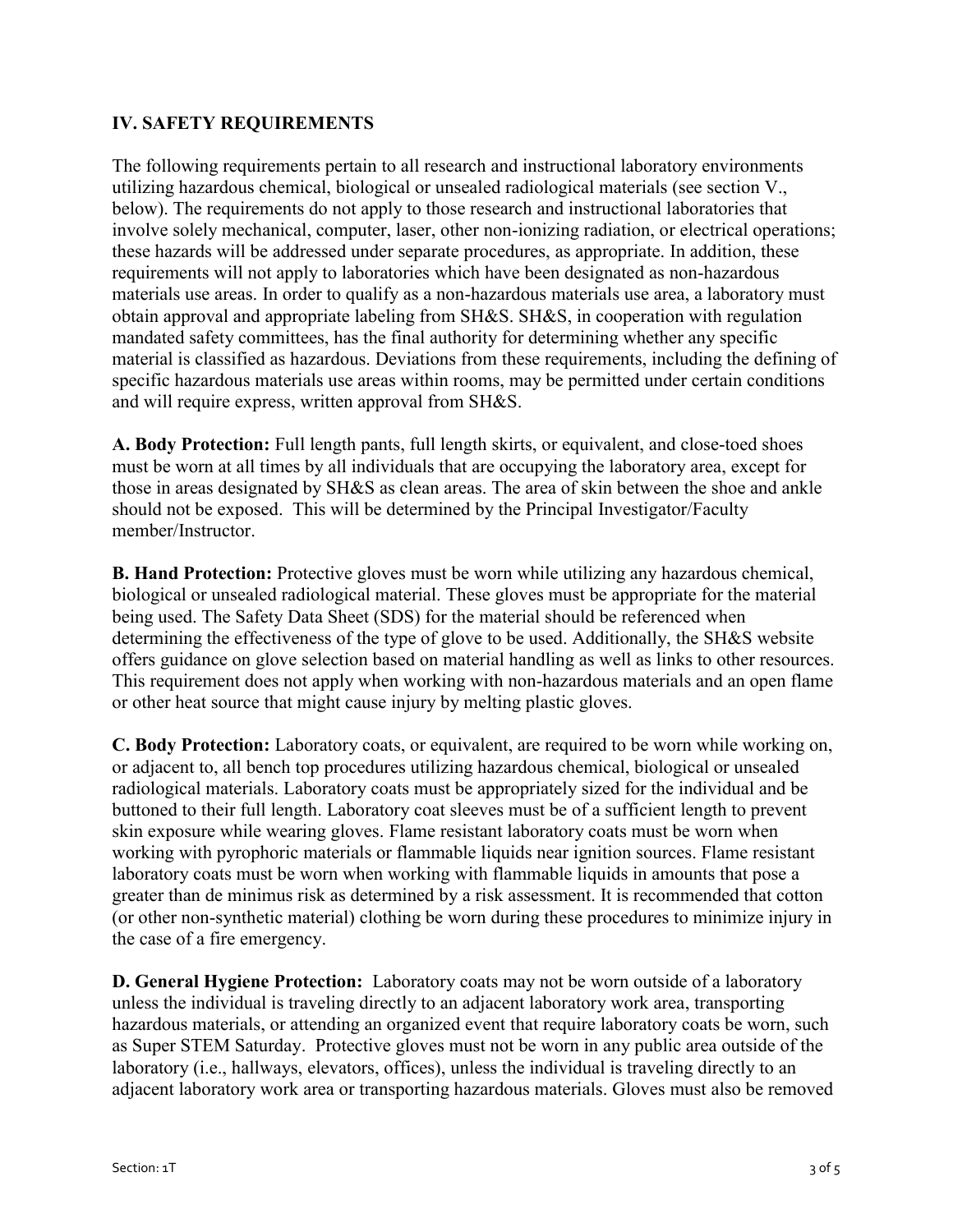prior to handling any equipment that could likely result in cross-contamination (e.g., telephones, computer work stations, etc.). Each department or research unit shall be responsible for providing professional laundry services as needed to maintain the hygiene of staff and faculty laboratory coats. They should not be cleaned by staff members, at private residences or public laundry facilities. Any clothing that becomes contaminated with hazardous materials must be decontaminated before it leaves the laboratory. If a laboratory coat owned by a student is contaminated with hazardous materials, the student, or any faculty or staff member aware of the spill, should contact the Office of Safety, Health & Sustainability for assistance with decontamination.

**E. Eye/Face Protection:** Eye protection or equivalent engineering controls must be used while handling hazardous chemical, biological or unsealed radiological materials. All eye protection equipment must be American National Standards Institute (ANSI) approved and appropriate for the work being done.

**F. General Hygiene Protection:** Some operations and procedures may warrant further PPE, as indicated by the SDS, the standard operating procedures for the material being used, regulatory requirements, Faculty or SH&S representative's requirements.

# **V. DEFINITIONS OF HAZARDOUS MATERIALS**

The following materials are defined as hazardous for the purposes of this procedure:

- 1. Any unsealed radioactive material.
- 2. Biological materials in the BSL-2 Category, or greater.
- 3. Chemicals listed as Select Carcinogens and Regulated Carcinogens. (See the [Cal/OSHA](http://www.dir.ca.gov/Title8/5191.html)  [criteria](http://www.dir.ca.gov/Title8/5191.html) for select carcinogens).
- 4. Chemicals listed as Reproductive Toxicants. (See OEHHA list of reproductive toxicants [and carcinogens](http://www.oehha.org/prop65/prop65_list/Newlist.html#files) identified under California Proposition 65).
- 5. Chemicals listed as Toxic or Highly Toxic. (See [OSHA guidance on identifying Highly](http://www.osha.gov/pls/oshaweb/owadisp.show_document?p_table=STANDARDS&p_id=10100)  [Toxic Chemicals\)](http://www.osha.gov/pls/oshaweb/owadisp.show_document?p_table=STANDARDS&p_id=10100)
- 6. Flammable, air reactive, or water reactive chemicals.
- 7. Corrosive chemicals in concentrations of one (1) molar or greater.
- 8. Controlled Substances.
- 9. Liquid Nitrogen and any other compressed gas that represents a physical hazard.
- 10. Known significant skin or eye irritants.